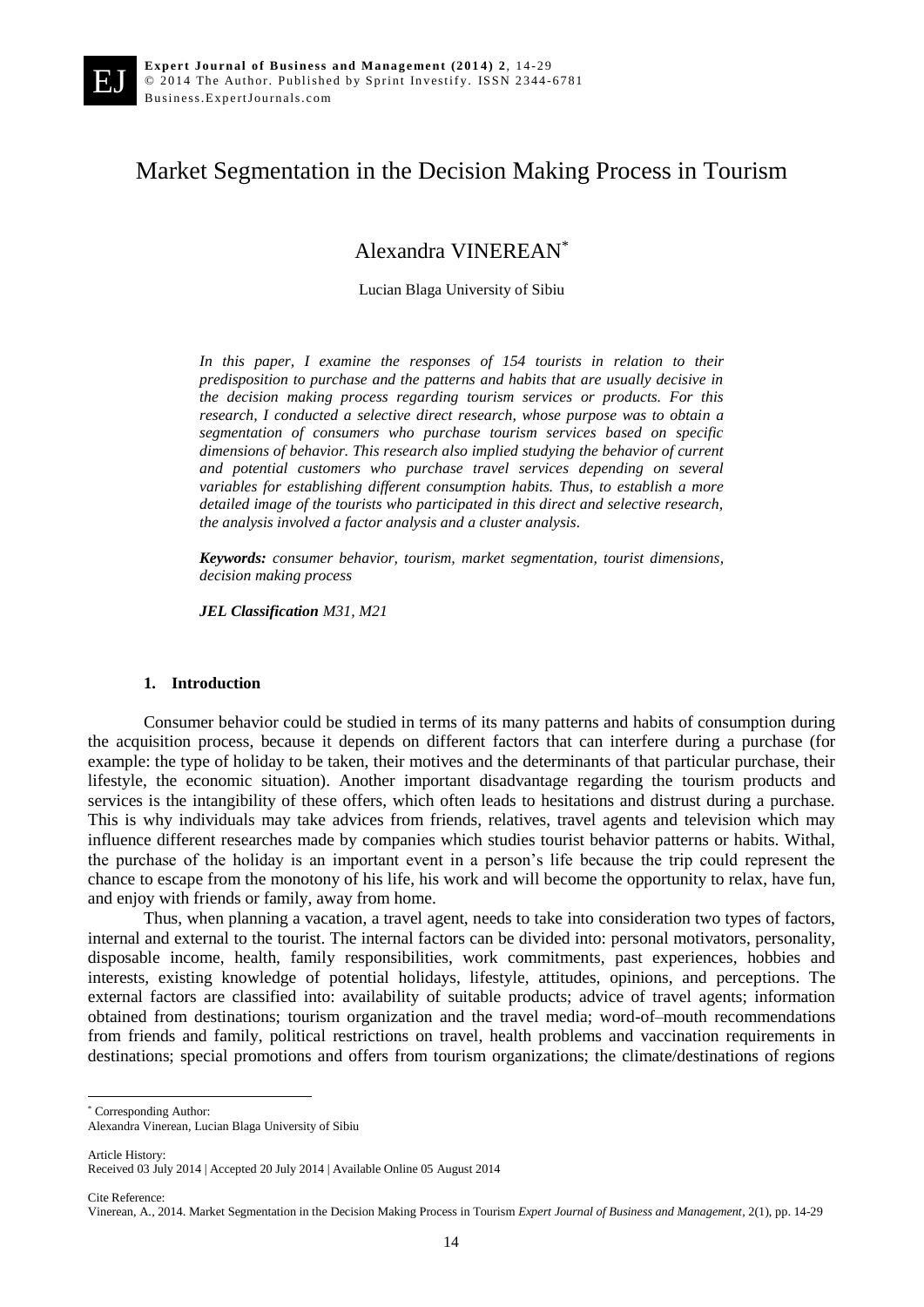(Swarbrooke and Horner, 2007). These complex variables are very important into the final purchase decision of an offer with such an emotional value for consumers.

The success of any marketing activity is strictly related to understanding consumers' decision making process to purchase tourism products or services. Being aware of their behavior patterns, habits and the factors that influence their acquisition, tourism companies should comprehend when they could interfere in the process in order to obtain the results they desire. Thus, in this way, enterprises will know how to influence their customers to purchase different products or services that meet their needs and surpass their expectations.

Moreover, due to the extension of the studied field (the area of services), it is crucial for a company that activates in this area to take into consideration market segmentation, in order to be aware of the type the consumers it has to satisfy through their various products or services needed or desired by their potential and loyal customers; and in this way the company will achieve the profitability and success wanted. Thus, in this article, we discuss market segmentation in tourism and exhibit this segmentation through a research and empirical analysis conducted on 154 respondents from Romania.

### **2. Market Segmentation in Tourism**

Market segmentation is defined as the process of dividing a market into more homogeneous groups of people who have needs, desires and similar applications. The purpose of segmentation is to provide the foundation for creating a marketing mix that will perfectly correspond the clients from the targeted segment. This explains the fact that the market segmentation is a form of consumer classification used to provide marketing support functions in an organization of tourism (Dibb et al., 2001).

Segmentation aims to improve the combination of the 4Ps: product, price, placement and promotion; however, organizations have to keep in mind that marketing success is not only due to using a single segmentation methods, it is important to use and combine all four types of segmentation (respectively six types in tourism), thereby establishing a hybrid segmentation to achieve profits or expected results of a company. Therefore, existing or potential customers can be divided by five criteria, the groups that have similar characteristics as the buyers, including: geographic segmentation, demographic, behavioral, and psychographic.

#### **2.1.Geographical Segmentation**

Geographical segmentation is based on collecting and analyzing information according to the physical location of the customer (Swarbrooke et al., 2003). Also, this type of segmentation divides markets into different geographical areas by region, country, city, population, climate, and so on.

#### **2.2.Socioeconomic Segmentation**

This method inquires companies to subdivide markets by different socioeconomic variables. Socioeconomic variables are represented by: income, occupation, education, lifestyle, price sensitivity, and brand preference (Swarbrooke, 1999).

# **2.3.Demographic Segmentation**

This form of segmentation is based on different characteristics and is really important for tour operators and travel agents to better understand their customers who are planning a trip, such as: such as: sex, age, religion, family status (Swarbrooke, 1995).

### **2.4. Psychographic Segmentation**

This form of segmentation is considered to be a modern technique that already has begun to influence different areas, including clothing, food, perfume, cars, jewelry, drink and tourism (Swarbrooke and Horner, 2007). This technique is based on the idea that factors like attitudes, lifestyles, opinions and personalities of people determine their behavior as consumers.

### **2.5.Behavioral Segmentation**

This technique involves the relationship between the consumers themselves and the product. According to Swarbrooke and Horner (2007), this method incorporates different variables like: user status (never used, ex-user, first-time user, regular user); readiness stage (unaware, aware and interested, desirous of purchasing, intent on purchasing, planning to purchase immediately); attitude towards product (enthusiastic, indifferent, hostile); benefits sought (status, economy, new experiences, good service,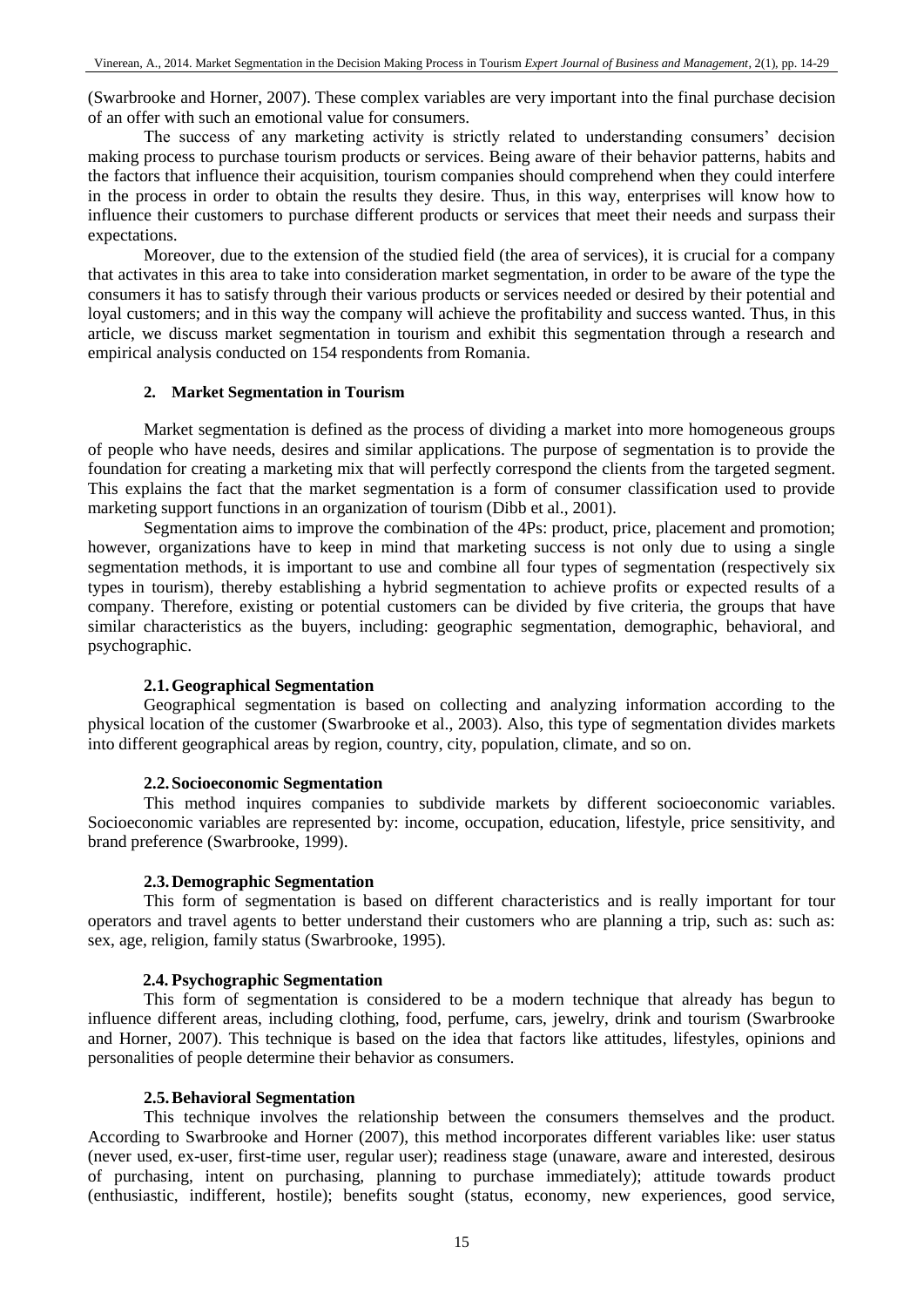excitement, making friends); loyalty to the product (total, partial, none); purchase occasions (regular purchaser, once-in-a lifetime purchaser).

Even though these types of segmentation are known to be successful in any area, some academics have searched for some techniques relevant only in tourism, Middleton and Clarke (2001) suggested there are six ways of segmenting markets in travel and tourism:

- Purpose of travel;
- Buyer needs, motivations and benefits sought;
- Buyer and user characteristics;
- Demographic, economic and geographic characteristics;
- Psychographic characteristics;
	- Price.

Therefore, the segmentation of the tourism market is vital for a company because it provides competitive advantages and a clearer image of the targeted audience, thus allowing companies to direct their marketing efforts to a target group. Thus, once the market is reduced to the smallest homogeneous components (be it by a few individuals, or a group), a company is forced to ask marketers to find common dimensions which will allow the firm to transform these individuals or groups in profitable segments. Also, a short tourist market segmentation is promoted by Kolb, presented in Table 1.

| Ways of segmentation              | The target group                                           |  |  |  |  |  |
|-----------------------------------|------------------------------------------------------------|--|--|--|--|--|
| <b>Demographic segmentation</b>   | Visitors segmented by age, income, sex, family status,     |  |  |  |  |  |
|                                   | ethnicity                                                  |  |  |  |  |  |
| <b>Geographical Segmentation</b>  | Visitors who travel practical local, regional, national,   |  |  |  |  |  |
|                                   | international                                              |  |  |  |  |  |
| <b>Psychographic Segmentation</b> | Visitors seeking relaxation, adventure, unpredictable      |  |  |  |  |  |
|                                   | events, concerts                                           |  |  |  |  |  |
| Segmentation depending on use     | Traditional tourists, visitors on business trips, visitors |  |  |  |  |  |
|                                   | religious tourism.                                         |  |  |  |  |  |

| <b>Tabel 1.</b> Tourism market segmentation |  |
|---------------------------------------------|--|
|---------------------------------------------|--|

*Source: Kolb B., Tourism Marketing for cities and towns: Using branding and events to attract tourists. 2008*

Behavioral influences are not included in the classification given by Kolb, but they could be interpreted in the tourism area from the perspective of the relationship between the tourist with the tourism service or product, more precisely the benefits sought by him from buying some regular products (Swarbrook and Horner, 2007).

# **3. Research Hypotheses**

The hypotheses for this research are proposed according to literature review, however they are newly formed and have not been examined in previous academic work.

*Objective 1:* The segmentation of respondents, according to certain latent traits.

*Hypothesis 1:* There are at least two distinct segments of respondents.

*Objective 2:* The creation of factors based on the respondents' common characteristics.

*Hypothesis 2:* After the analysis, there will be at least 10 new factors with common characteristics.

*Objective 3:* Determining the main influence on the attitudes of respondents when choosing a travel package.

*Hypothesis 3:* Subjective influences are the ones that have a greater impact in the formation of attitudes, when choosing a holiday.

# **4. Research Methodology**

# **4.1.Research Context**

The research setting for this paper refers to the study of consumer behavior in tourism and the determinants, factors, preferences, and habits that influence the decision making process of an acquisition with hedonic and utilitarian dimensions. This research aims to explore these aspects using exploratory factor analysis and clustering of respondents.

One of the most important contributions of a marketing research is to define the marketing research problem that requires the provision of marketing solutions (Malhotra and Birks, 2007, p.15). The problem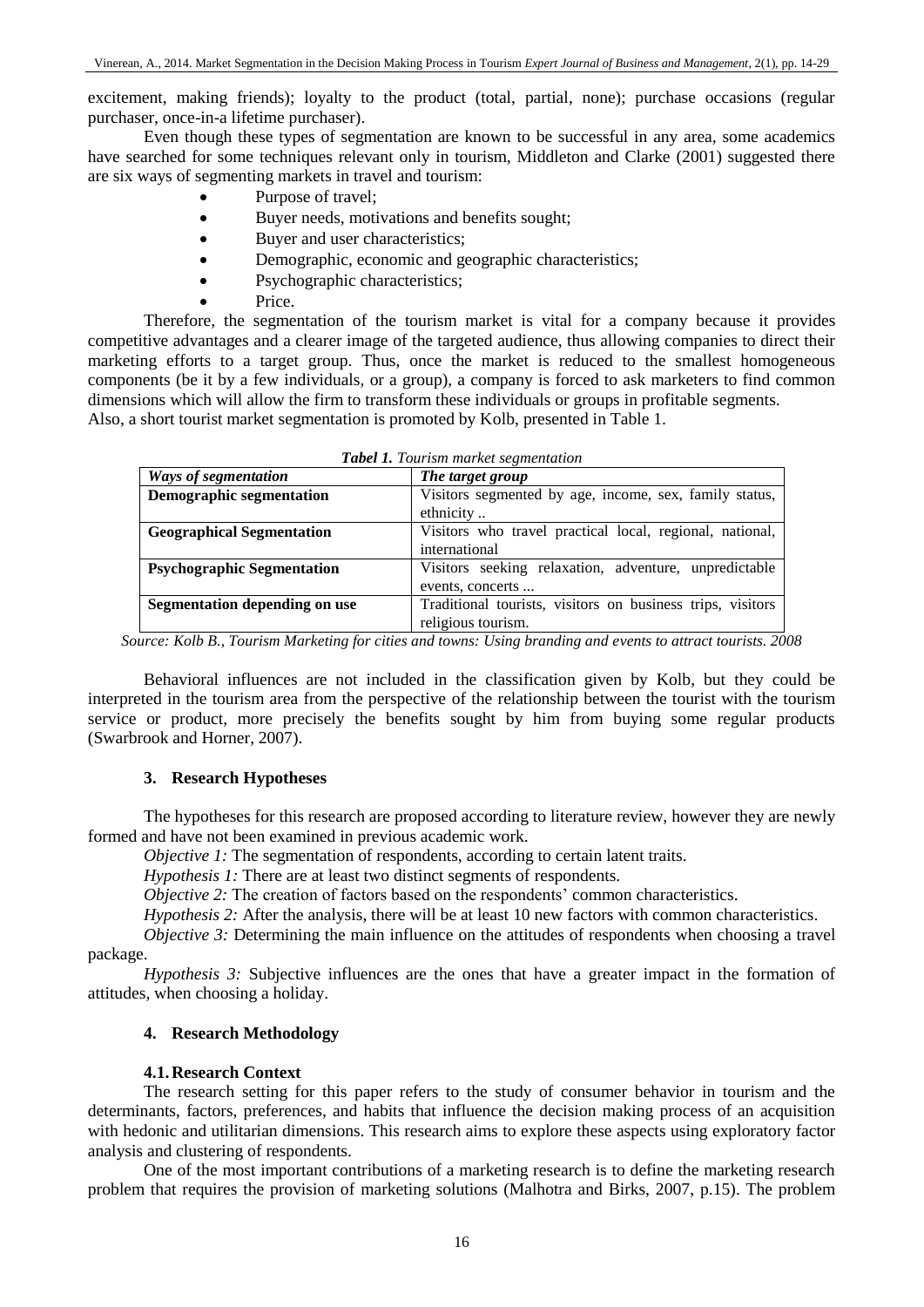definition for this conducted research is in regard to the better understanding of the dimensions that affect tourist behavior.

# **4.2.Research Instrument and Data Collection**

The research instrument consisted of a survey of eight questions that will be analyzed (in addition to three socio-demographic questions). Constructs used in the model are presented in Table 2 in terms of their conceptual and operational definition. All the scales are newly formed and have not been used in other research. The measurement of each variable was realized using a particular scale chosen depending on the nature of the study (Table 2), and objectives of the research.

| Question no. and<br>dimension<br>explored | <b>Conceptual definition</b>                                                                                         | <b>Operational definition</b>                                                                                                                                                                                                                                                                                                                         |  |  |  |
|-------------------------------------------|----------------------------------------------------------------------------------------------------------------------|-------------------------------------------------------------------------------------------------------------------------------------------------------------------------------------------------------------------------------------------------------------------------------------------------------------------------------------------------------|--|--|--|
| Habit<br>of<br>Q1.<br>traveling           | Ways of travelling that have acquired a<br>consistency<br>tourism<br>services<br>on<br>acquisition.                  | $4\quad 5:$<br>$1\quad 2\quad 3$<br>Q1a. Luxury hotel (4-5 star)<br>$\bullet$<br>Q1b. Mid-level hotel<br>$\bullet$<br>$(2-3 \text{ star})$<br>$\bullet$<br>Q1c. Pension / Guesthouse<br>Q1d. Motel<br>Q1e. Rented apartments and houses<br>Q1f. Camping<br>Q1g. Hostel                                                                                |  |  |  |
| Habit<br>Q2.<br>of<br>traveling           | Ways of travelling in terms of transport<br>favored by consumers of tourism services.                                | $4 \quad 5:$<br>$2 \quad 3$<br>1<br>Q2a. Airplane<br>Q2b. Car<br>Q2c. Bus<br>Q2d. Train<br>Q2e. Ship / boat                                                                                                                                                                                                                                           |  |  |  |
| Habit<br>Q3.<br>of<br>traveling           | The time period in which consumers<br>generally organize their travels.                                              | $4\;\;5:$<br>$\mathbf{2}$<br>3<br>Q3a. 2-4 days<br>Q3b. 4-7 days<br>Q3c. More than 7 days                                                                                                                                                                                                                                                             |  |  |  |
| Q4. Attitude                              | Learned predisposition of searching for<br>information                                                               | 2 <sub>3</sub><br>$4\quad 5:$<br>1<br>Q4a. Magazines, newspapers, radio, TV<br>٠<br>Q4b. Previous experience<br>٠<br>Q4c. Recommendations from friends and<br>relatives (WOM)<br>Q4d.Internet websites<br>٠<br>Q4e.Social media<br>Q4f. Online forums<br>Q4g. Travel agents<br>Q4h. Tourism fairs                                                     |  |  |  |
| Q5. Attitude                              | Learned predisposition related to the<br>quality of tourism services and return to<br>the same tourist destinations. | $4\quad 5:$<br>2 <sub>3</sub><br>$\mathbf{1}$<br>Q5a. Quality of accommodation (hotel,<br>$\bullet$<br>restaurant, bar)<br>Q5b. Sightseeing (nature, weather, etc.)<br>Q5c. Price<br>Q5d. Customer Care (adequate facilities<br>for children, great relationships with<br>customers, allowing pets, etc.)<br>Q5e. Cultural and historical attractions |  |  |  |
| 6. Attitude                               | Determinants that have a consistency in<br>the choice of tourist destinations                                        | 2 <sub>3</sub><br>$4\quad 5:$<br>-1<br>Q6a. Accommodation facilities<br>$\bullet$<br>Q6b. Scenery and sightseeing<br>$\bullet$<br>Q6c. Weather conditions<br>$\bullet$<br>Q6d. Historical tourist attractions<br>Q6e. Customer care<br>Q6f. Places to Eat                                                                                             |  |  |  |

*Table 2. Conceptual and operational definition of variables used in research*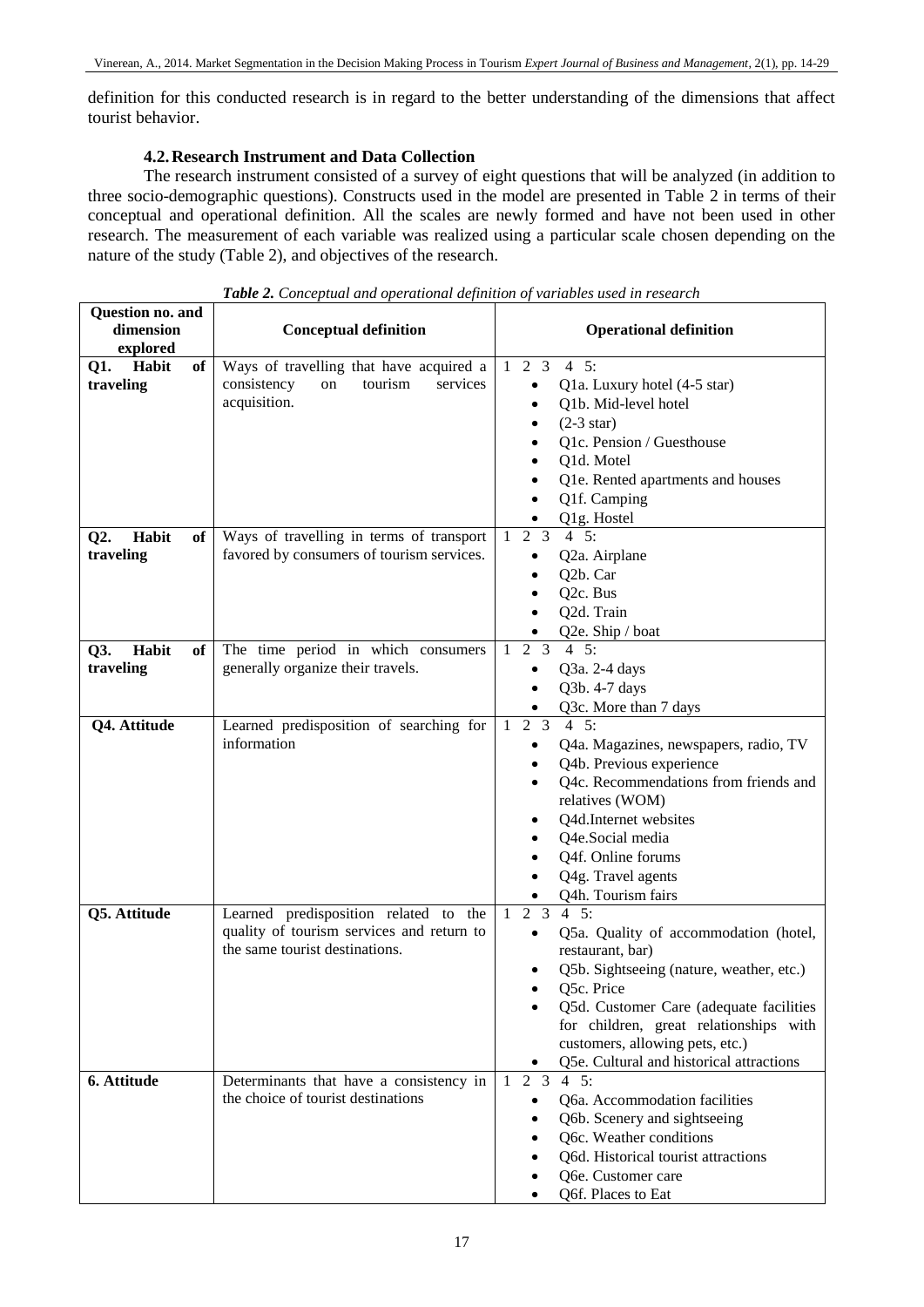|                                 |                                                                                                                  | Q6g. Night life entertainment<br>$\bullet$<br>Q6h. Relaxation opportunities<br>Q6i. Religious trips<br>$\bullet$<br>Q6j. Cultural events<br>$\bullet$ |
|---------------------------------|------------------------------------------------------------------------------------------------------------------|-------------------------------------------------------------------------------------------------------------------------------------------------------|
| 7. Attitude                     | Factors that have a consistency in the<br>influence of the respondents' decision to<br>purchase a travel package | 2 3<br>$4\;\;5:$<br>Q7a. Auxiliary activities<br>Q7b. Facilities for families<br>O <sub>7</sub> c. Price                                              |
| 8.<br><b>Traveling</b><br>habit | The ways tourists tend to travel.                                                                                | 23<br>$4\;\;5:$<br>Q8a. With the family<br>Q8b. In a couple<br>٠<br>Q8c. With friends                                                                 |

The primary scope of this study is to understand the behavior of Romanian consumers in tourism. From January 4 to March 14, 2014, an online survey was posted on various social media outlets and different groups devoted to tourism, and members we invited to support this survey. The study used primary data, namely data originated specifically to address the research problem. The online survey generated 154 usable questionnaires. Table 3 presents the profile of the respondents.

| <b>Sex</b> | Age                      | <b>Status</b>      | Frequency       | Percentage<br>(%) | <b>Cumulative Percentage</b><br>$($ %) |
|------------|--------------------------|--------------------|-----------------|-------------------|----------------------------------------|
| Male       | $<$ 20 years             | Pupils             | $\mathfrak{D}$  | 100.0             | 100.0                                  |
|            | Between 20-25 years      | <b>Students</b>    | $\overline{10}$ | 37.0              | 37.0                                   |
|            |                          | Employee full-time | 11              | 40.7              | 77.8                                   |
|            |                          | Employee part-time | $\mathbf{1}$    | 3.7               | 81.5                                   |
|            |                          | Free independent   | $\overline{4}$  | 14.8              | 96.3                                   |
|            |                          | Unemployed         | 1               | 3.7               | 100.0                                  |
|            |                          | Total              | 27              | 100.0             |                                        |
|            | Between 25-30 years      | Employee full-time | 9               | 100.0             | 100.0                                  |
|            | Between 30-35 years      | Employee part-time | $\overline{4}$  | 66.7              | 66.7                                   |
|            |                          | Free independent   | $\overline{2}$  | 33.3              | 100.0                                  |
|            |                          | Total              | 6               | 100.0             |                                        |
|            | Over 40 years            | Employee full-time | 1               | 100.0             | 100.0                                  |
|            | Total male respondents   |                    | 45              | 29.2              |                                        |
| Female     | $<$ 20 years             | Pupils             | $\overline{4}$  | 100.0             | 100.0                                  |
|            | Between 20-25 years      | <b>Students</b>    | 63              | 69.2              | 69.2                                   |
|            |                          | Employee full-time | 23              | 25.3              | 94.5                                   |
|            |                          | Employee part-time | $\overline{c}$  | 2.2               | 96.7                                   |
|            |                          | Free independent   | 3               | 3.3               | 100.0                                  |
|            |                          | Total              | 91              | 100.0             |                                        |
|            | Between 25-30 years      | <b>Students</b>    | 1               | 12.5              | 12.5                                   |
|            |                          | Employee full-time | 6               | 75.0              | 87.5                                   |
|            |                          | Free independent   | $\mathbf{1}$    | 12.5              | 100.0                                  |
|            |                          | Total              | 8               | 100.0             |                                        |
|            | Between 30-35 years      | Employee full-time | 3               | 60.0              | 60.0                                   |
|            |                          | Free independent   | $\mathbf{1}$    | 20.0              | 80.0                                   |
|            |                          | Unemployed         | 1               | 20.0              | 100.0                                  |
|            |                          | Total              | $\overline{5}$  | 100.0             |                                        |
|            | Over 40 years            | Full-time employee | 1               | 100.0             | 100.0                                  |
|            | Total female respondents |                    | 109             | 70.8              |                                        |

*Table 3. Respondents' profile*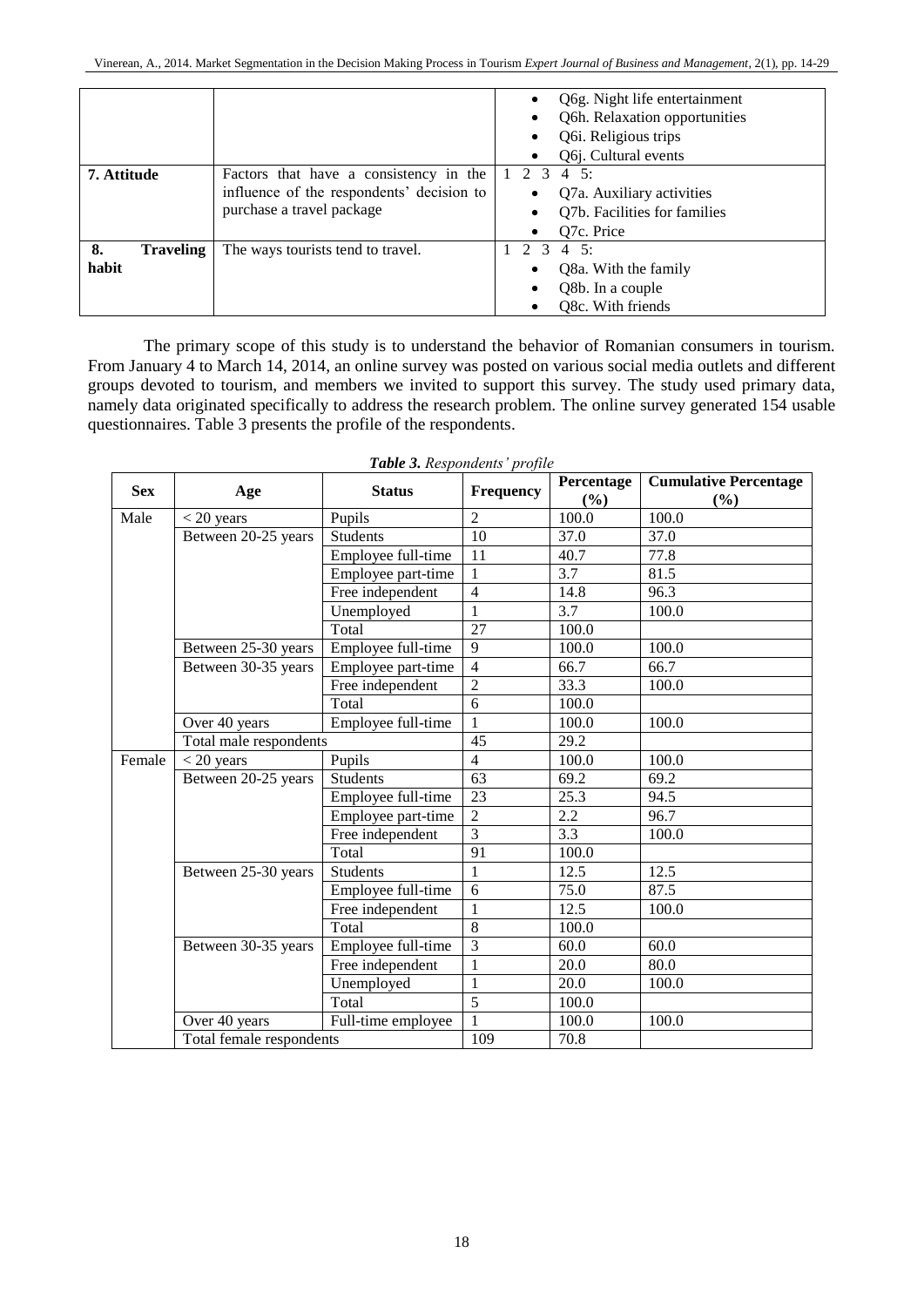# **5. Empirical Analysis and Results**

# **5.1.Exploratory Factor Analysis**

# **5.1.1. Habits of Accommodation, Transportation, and Travel Period**

In this paper, we want to propose a segmentation of the tourist consumer behavior and in order to achieve this objective we conducted an exploratory factor analysis as a preliminary stage designed to lead to a better clustering by reducing the number of scales.

Thus, factor analysis was used to reduce the number of variants of questions. Factor analysis is a technique of general linear model (GLM), which means that we used data that reflected interval or proportional scales in SPSS v 2.0.

Factor analysis has two distinct phases. The first phase involves the extraction of a small number of factors out of all the data. These factors can be interpreted as the basis of attitudes reflected in the respondents' answers to those specific questions. There are several methods of extraction, but the method used in this analysis was Principal Components. In the second phase, the factors are rotated to facilitate interpretation. Varimax rotation is the method most frequently used in the data analysis of questionnaires and it was also used in this paper. Varimax is an orthogonal rotation method that aims to minimize the number of variables that have a high 'weight' on each factor, thus helping to a better interpretation and more relevant factors (Fields, 2005, pp.160-165).

Next, we will present the resulted factors based on several research questions used in trying to explain consumer behavior in tourism. These questions were grouped to obtain factors that better explain the basis of tourists' attitudes.

First, we conducted a factor analysis on three questions: question 1 which reflected the accommodation preferred by tourists, question 2 which reflected the means of transport that the respondents prefer, and question 3 which reflected the preferred trip period for arranging their holidays. These three questions consisted of 15 attributes measured with Likert scales, for a better understanding of the types of consumers in tourism.

Initially, we conducted a test to demonstrate and check the adequacy of factor analysis. The 'Kaiser-Meyer-Olkin Measure of Sampling Adequacy' (KMO) test is usually used as an index that compares the magnitude of the observed correlation coefficients with the magnitude of the partial correlation coefficients. Small values of the KMO indicator show that these correlations between pairs of variables cannot be explained and a factor analysis would not be appropriate. In general, it is desirable to obtain a value higher than 0.5. For questions 1, 2 and 3 the KMO value obtained was 0.695. Thus, we can proceed with the factor analysis and the interpretation of the resulted factors.

In table 4, the Eigenvalues refer to the variation explained or justified in the analysis. Eigenvalues associated with each factor represent the variance explained by a particular linear component. SPSS also displays Eigenvalues from the perspective of the percentage of accounted variance.

| <b>Item</b>    | <b>Initial Eigenvalues</b> |            |            | <b>Extraction Sums of Squared</b><br>Loadings |            |            | <b>Rotation Sums of Squared</b><br>Loadings |            |            |
|----------------|----------------------------|------------|------------|-----------------------------------------------|------------|------------|---------------------------------------------|------------|------------|
|                | Total                      | of<br>$\%$ | Cumulative | Total                                         | $\%$<br>of | Cumulative | Total                                       | $\%$<br>of | Cumulative |
|                |                            | Variance   | $\%$       |                                               | Variance   | %          |                                             | Variance   | $\%$       |
| 1              | 2.782                      | 18.549     | 18.549     | 2.782                                         | 18.549     | 18.549     | 1.793                                       | 11.953     | 11.953     |
| $\overline{c}$ | 1.706                      | 11.371     | 29.92      | 1.706                                         | 11.371     | 29.92      | 1.784                                       | 11.893     | 23.846     |
| 3              | 1.503                      | 10.018     | 39.939     | 1.503                                         | 10.018     | 39.939     | 1.661                                       | 11.071     | 34.918     |
| $\overline{4}$ | 1.383                      | 9.217      | 49.156     | 1.383                                         | 9.217      | 49.156     | 1.511                                       | 10.075     | 44.993     |
| 5              | 1.197                      | 7.982      | 57.138     | 1.197                                         | 7.982      | 57.138     | 1.491                                       | 9.939      | 54.932     |
| 6              | 1.074                      | 7.163      | 64.301     | 1.074                                         | 7.163      | 64.301     | 1.405                                       | 9.37       | 64.301     |
| 7              | 0.942                      | 6.282      | 70.583     |                                               |            |            |                                             |            |            |
| 8              | 0.813                      | 5.423      | 76.006     |                                               |            |            |                                             |            |            |
| 9              | 0.693                      | 4.619      | 80.625     |                                               |            |            |                                             |            |            |
| 10             | 0.664                      | 4.425      | 85.049     |                                               |            |            |                                             |            |            |
| 11             | 0.561                      | 3.742      | 88.791     |                                               |            |            |                                             |            |            |
| 12             | 0.53                       | 3.533      | 92.324     |                                               |            |            |                                             |            |            |
| 13             | 0.404                      | 2.695      | 95.018     |                                               |            |            |                                             |            |            |
| 14             | 0.397                      | 2.646      | 97.664     |                                               |            |            |                                             |            |            |
| 15             | 0.35                       | 2.336      | 100        |                                               |            |            |                                             |            |            |

*Table 4. Total variance explained for the habits of accommodation, transportation, and travel period*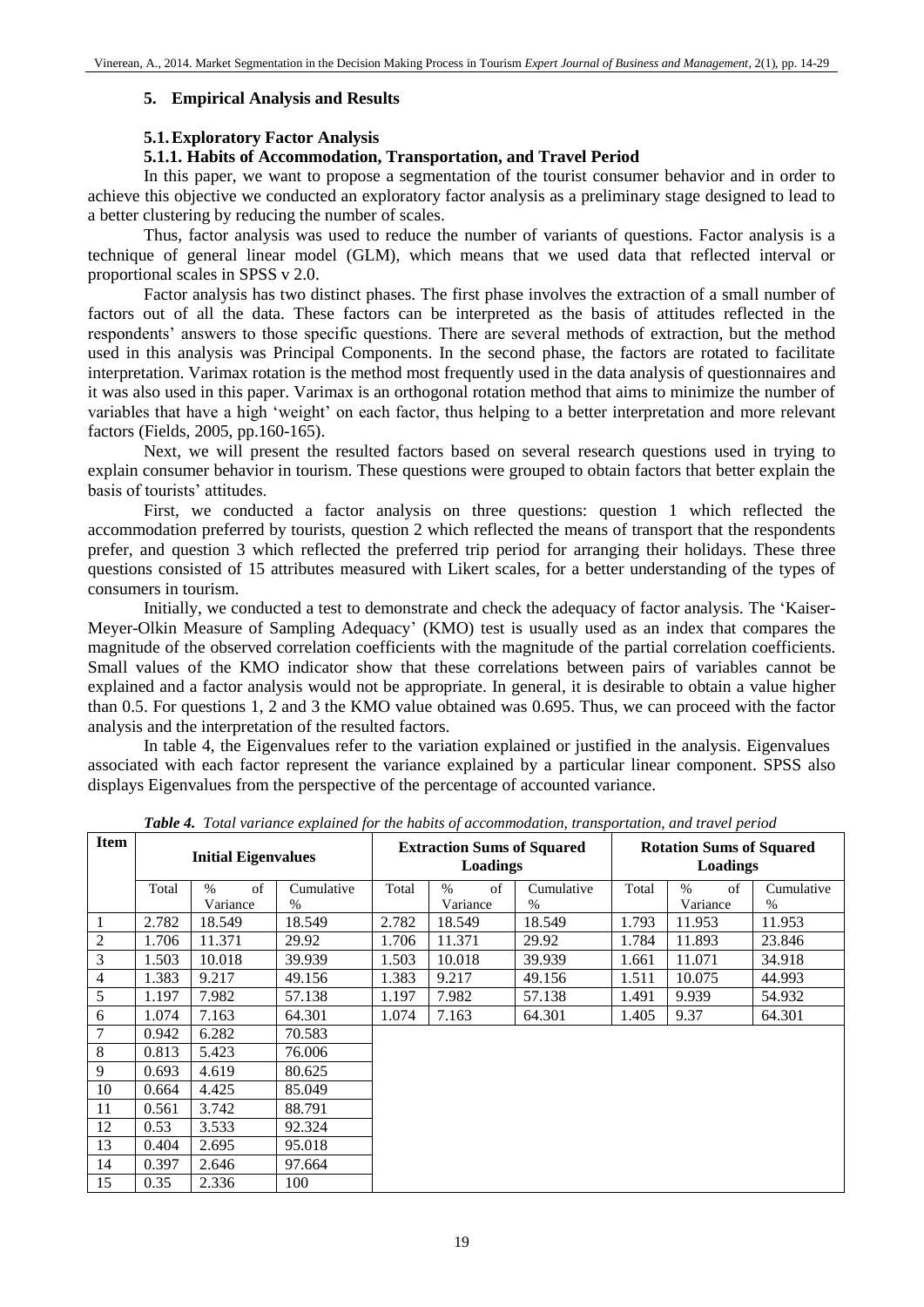Table 4 shows the total variance and the number of factors selected (in this case, six factors of a total of 15 components) and the variance of each one, before and after rotation. The procedure automatically identifies factors that explain a variance greater than individual responses. Before rotation, the first factor explained 18.54% of the total variance. But after rotation, (the final part of the table labeled 'Rotation Sums of Squared loadings'), first factor explains 11.95% of the total variance. Similarly, all six factors extracted explained 64.30% of the total variance, which is a somewhat satisfactory level for data interpretation. Rotation has the effect of optimizing the structure of the factor and the immediate consequence of this is the equivalence of the relative importance of the created factors.

|                                   |          | Component |                |           |          |          |  |  |
|-----------------------------------|----------|-----------|----------------|-----------|----------|----------|--|--|
|                                   | F1       | F2        | F <sub>3</sub> | <b>F4</b> | F5       | F6       |  |  |
| Q3a. 2-4 days                     | 0.076    | 0.136     | $-0.432$       | 0.308     | 0.187    | $-0.451$ |  |  |
| Q3b. 4-7 days                     | $-0.129$ | $-0.072$  | $-0.205$       | 0.056     | 0.169    | 0.808    |  |  |
| Q3c. More than 7 days             | $-0.053$ | 0.024     | 0.784          | $-0.247$  | $-0.04$  | $-0.025$ |  |  |
| Q1a. Luxury hotel (4-5 star)      | $-0.618$ | $-0.13$   | 0.315          | 0.182     | $-0.012$ | 0.029    |  |  |
| Q1b. Mid-level hotel (2-3 star)   | $-0.009$ | $-0.12$   | 0.028          | $-0.088$  | 0.847    | 0.077    |  |  |
| Q1c. Pension / Guesthouse         | 0.278    | 0.222     | $-0.051$       | 0.19      | 0.63     | 0.08     |  |  |
| O1d. Motel                        | 0.192    | 0.607     | 0.245          | 0.15      | 0.099    | 0.335    |  |  |
| Q1e. Rented apartments and houses | 0.165    | 0.223     | 0.108          | 0.616     | $-0.338$ | 0.339    |  |  |
| Q1f. Camping                      | $-0.049$ | 0.729     | $-0.398$       | 0.088     | 0.033    | $-0.27$  |  |  |
| Q1g. Hostel                       | 0.123    | 0.84      | 0.11           | $-0.013$  | $-0.047$ | $-0.077$ |  |  |
| Q2a. Airplane                     | $-0.459$ | 0.066     | 0.08           | $-0.489$  | 0.026    | 0.385    |  |  |
| Q2b. Car                          | $-0.14$  | 0.038     | $-0.166$       | 0.775     | 0.166    | $-0.065$ |  |  |
| Q <sub>2</sub> c. Bus             | 0.567    | 0.062     | 0.046          | 0.058     | 0.385    | $-0.238$ |  |  |
| Q2d. Train                        | 0.778    | 0.088     | $-0.086$       | 0.071     | 0.046    | 0.018    |  |  |
| Q2e. Ship / boat                  | $-0.266$ | 0.087     | 0.655          | 0.136     | 0.08     | $-0.137$ |  |  |

*Table 5. Rotated Component Matrix for the habits of accommodation, transportation, and travel period*

In table 5, we can see which variables are most relevant for each of the resulted factors, and knowing these aspects we can proceed to name each new variable.

The first factor will be called *'Tourists focused on savings (F1)'* because they avoid luxury accommodation (-0.618) and they prefer means of transport to the detriment of the more expensive type (such as aircraft  $(-0.459)$ ) due to high scores recorded for train  $(0.778)$  and bus  $(0.567)$ .

The second factor will be referred to as *'Tourists who opt for cheaper accommodation (F2)'*, such as camping (0.729), hostel (0.84) and motels (0.607).

The third factor will be called *'Tourists who prefer longer and luxurious trips (F3)'* because of high scores achieved in ship/boat (0.655), 4-5 Star Luxury Hotel (0.315), and travel longer than 7 days (0.784).

The fourth factor will be called *'Independent travelers who organize their trips on their own (F4)'* because they tend to ride by their personal car (0.775) and opt for rented apartments or houses (0.616). Also, these tourists opt to travel for longer periods of time.

The fifth factor will be denoted as *'Tourists who choose affordable accommodation (F5)'* in accordance with their income due to the 0.847 score for average 2-3 star hotel and the 0.63 score for guesthouses.

The sixth and final factor extracted will be referred to as *'Comfortable tourists (F6)'* because they use aircraft transportation (0.385) and opt for 4-7 day trips (0.808).

# **5.1.2. Preferred Sources of Information**

The same procedure was used for question 4 which reflected the information sources the respondents use when deciding to make holiday or trip arrangements. This question was measured in the survey with a 5 point Likert scale and the results are shown in the following table (Table 6). The result of the KMO test was 0.611, therefore, a factor analysis is relevant in this case. Three factors were extracted and they explain 64.86% of the total variance.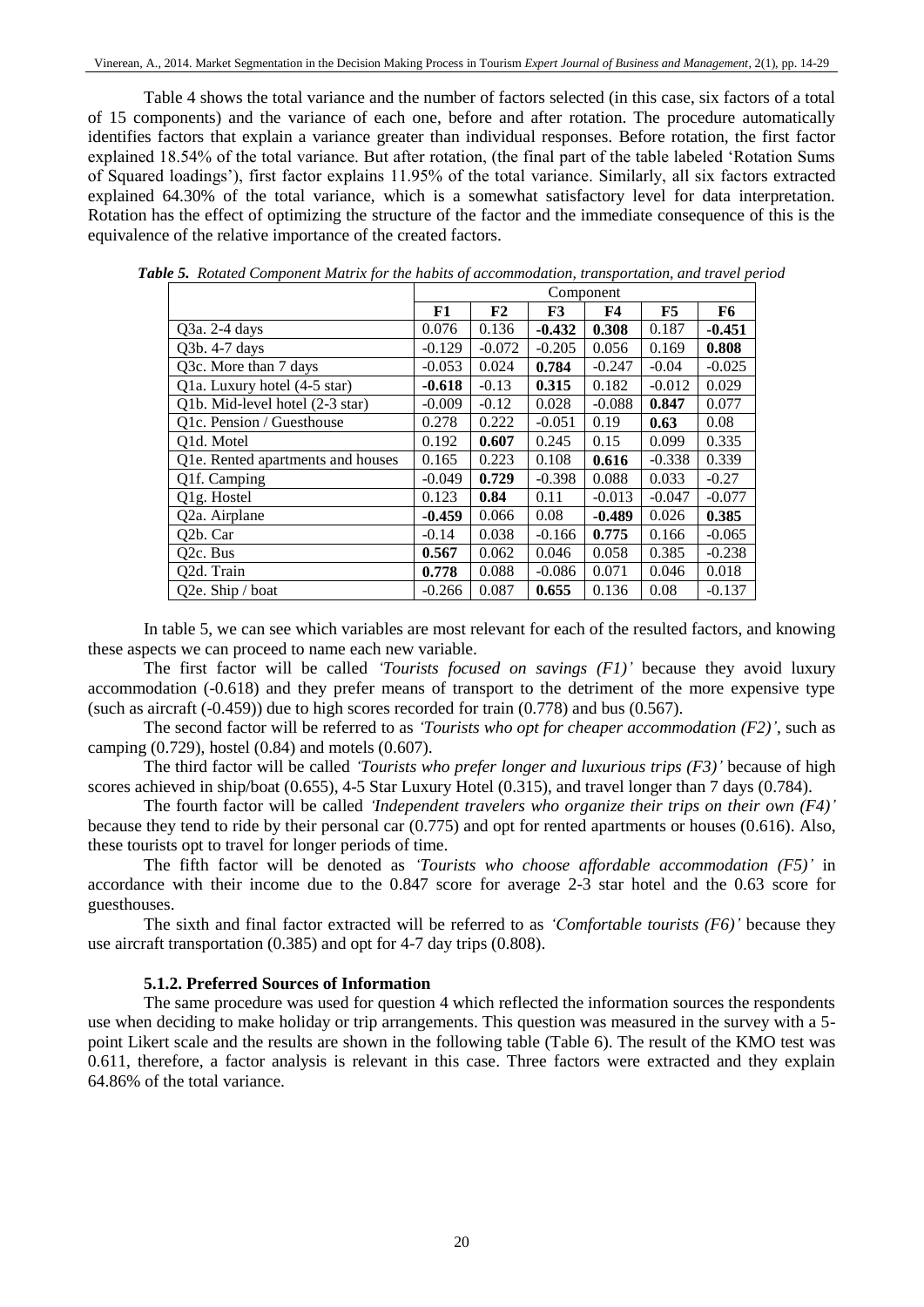| <b>Item</b>    | <b>Initial Eigenvalues</b> |            |            | <b>Extraction Sums of Squared</b><br>Loadings |            |            | <b>Rotation Sums of Squared</b><br>Loadings |            |            |
|----------------|----------------------------|------------|------------|-----------------------------------------------|------------|------------|---------------------------------------------|------------|------------|
|                | Total                      | of<br>$\%$ | Cumulative | Total                                         | of<br>$\%$ | Cumulative | Total                                       | of<br>$\%$ | Cumulative |
|                |                            | Variance   | $\%$       |                                               | Variance   | $\%$       |                                             | Variance   | $\%$       |
|                | 2.395                      | 29.936     | 29.936     | 2.395                                         | 29.936     | 29.936     | 1.862                                       | 23.269     | 23.269     |
| $\overline{c}$ | 1.575                      | 19.684     | 49.62      | 1.575                                         | 19.684     | 49.62      | 1.757                                       | 21.969     | 45.238     |
| 3              | 1.219                      | 15.242     | 64.862     | 1.219                                         | 15.242     | 64.862     | 1.57                                        | 19.624     | 64.862     |
| 4              | 0.939                      | 11.736     | 76.599     |                                               |            |            |                                             |            |            |
| 5              | 0.59                       | 7.37       | 83.968     |                                               |            |            |                                             |            |            |
| 6              | 0.522                      | 6.523      | 90.491     |                                               |            |            |                                             |            |            |
| 7              | 0.432                      | 5.404      | 95.895     |                                               |            |            |                                             |            |            |
| 8              | 0.328                      | 4.105      | 100        |                                               |            |            |                                             |            |            |

*Table 6. Total variance explained for the preferred sources of information*

As in the previous case, we used Rotated Component Matrix (Table 7) to name the created factors based on Likert scales. In what follows, we associate the extracted factors from question 4 with different types of sources of information (subjective and objective) that tourists consult to search information related to their decision to purchase a tourism package.

The first factor was called *'Traditional marketing sources – objective (F7)'*. This new factor reflects tourists who get information from (a) magazines, newspapers, radio, TV (0.407); (b) travel agencies (0.857); (c) tourism fairs (0.868) (Table 7).

For the formation of the second factor we can observe important scores for the Internet (0.809), social media networks (0.772), and online forums (0.659). Therefore, we named this factor *'Online marketing sources - objective and subjective (F8)'* (Table 7). This name reflects both objective sources such as websites (0.809) of agencies or hotels, but also subjective sources in terms of the exposure to tourism experiences of close friends on social media networks (0.772) or of tourists who post on online forums (0.659), such as TripAdvisor.

The third factor extracted incorporated scores from personal sources of the respondents, in terms of previous experience (0.871) and recommendations of their relatives or close friends (0.814). Thus, this factor was called *'Personal sources – subjective (F9)'* (Table 7).

|                                                       | Component |          |          |
|-------------------------------------------------------|-----------|----------|----------|
|                                                       | F7        | F8       | F9       |
| Q4a. Magazines, newspapers, radio, TV                 | 0.407     | 0.206    | 0.344    |
| Q4b. Previous experience                              | 0.057     | $-0.054$ | 0.871    |
| Q4c. Recommendations from friends and relatives (WOM) | $-0.11$   | 0.031    | 0.814    |
| Q4d.Internet websites                                 | $-0.094$  | 0.809    | 0.026    |
| Q4e.Social media                                      | 0.204     | 0.772    | 0.072    |
| Q4f. Online forums                                    | 0.377     | 0.659    | $-0.089$ |
| Q4g. Travel agents                                    | 0.857     | 0.045    | $-0.124$ |
| Q4h. Tourism fairs                                    | 0.868     | 0.155    | 0.031    |

*Table 7. Rotated Component Matrix for the preferred sources of information*

# **5.1.3. Reasons for Returning to a Travel Destination**

We also conducted a factor analysis on question 5 which reflected the factors that would cause the respondents to return to a previous destination they already traveled to. For this question, we also conducted a 'Kaiser-Meyer-Olkin Measure of Sampling Adequacy' test and obtained a score of 0.655 showing the relevancy of the analysis. Thus, we proceeded to extract factors and the results are presented in Table 8.

| Item       | <b>Initial Eigenvalues</b> |                     |            | <b>Extraction Sums of Squared</b><br>Loadings |            |            | <b>Rotation Sums of Squared</b><br>Loadings |                     |            |
|------------|----------------------------|---------------------|------------|-----------------------------------------------|------------|------------|---------------------------------------------|---------------------|------------|
|            | Total                      | $\frac{0}{0}$<br>ot | Cumulative | Total                                         | of<br>$\%$ | Cumulative | Total                                       | of<br>$\frac{0}{0}$ | Cumulative |
|            |                            | Variance            | $\%$       |                                               | Variance   | %          |                                             | Variance            | $\%$       |
|            | 1.723                      | 34.451              | 34.451     | .723                                          | 34.451     | 34.451     | l.451                                       | 29.02               | 29.02      |
| 2          | 1.081                      | 21.616              | 56.067     | .081                                          | 21.616     | 56.067     | 1.352                                       | 27.047              | 56.067     |
| $\bigcirc$ | 0.932                      | 18.645              | 74.713     |                                               |            |            |                                             |                     |            |

*Table 8. Total variance explained for the reasons for returning to a travel destination*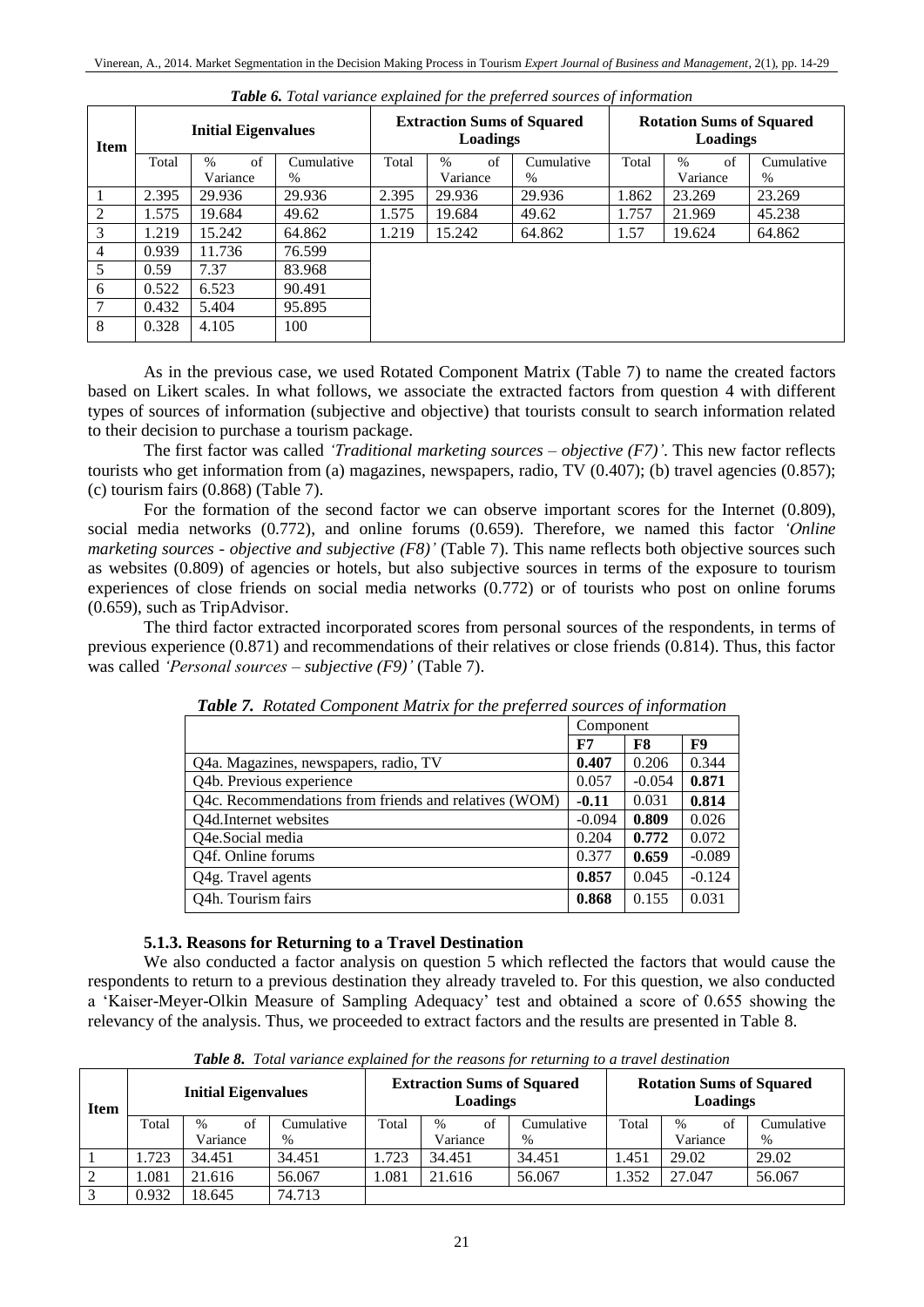| $\prime$ | $\overline{\phantom{0}}$<br>0.75 | QQ1<br>$\overline{\phantom{a}}$<br>. | 89.704 |
|----------|----------------------------------|--------------------------------------|--------|
| ~        | ---<br>$\sim$<br>U.JIJ           | 10.296                               | 100    |

|                                          |          | Component  |
|------------------------------------------|----------|------------|
|                                          | F10      | <b>F11</b> |
| Q5a. Quality of accommodation            | 0.861    | $-0.13$    |
| Q5b. Sightseeing                         | 0.315    | 0.517      |
| Q5c. Price                               | 0.484    | 0.146      |
| Q5d. Customer Care                       | 0.599    | 0.52       |
| Q5e. Cultural and historical attractions | $-0.132$ | 0.881      |

*Table 9. Rotated Component Matrix for the reasons for returning to a travel destination*

Thus, two factors were extracted and will be named according to their scores presented in Rotated Component Matrix (Table 9).

The first factor is represented by the hedonic elements associated with the services provided by the facility that provides the accommodation: quality (0.861) and attention provided by the staff of the tourism institution for tourists (0.599). This factor will be entitled *'Tourists who want indulgence' (F10)*.

The second factor includes in addition to the services and attention provided by the staff and the elements related to the external environment and the diverse range that the destination can offer tourists: sightseeing and tourist attractions. Thus, we can observed that a relatively large percentage of tourists disregard utilitarian aspects such as the price, but focuses on the factors that give them pleasure, namely, the hedonic aspects. Therefore, this factor is named *'Tourists who appreciate sightseeing' (F11)*.

#### **5.1.4. Factors and Determinants that Affect the Purchase Decision of a Travel Package**

Further, we applied factor analysis for another three questions: question 8 which reflected how tourists tend to travel, question 7 which reflected the most important factors that influence the respondents' decision to purchase a travel package, and question 6 which reflected determinants and their importance in the choice of tourist destinations. These three questions present a number of 16 scales that are measured with a 5-point Likert scale. Again, the KMO test was conducted and we obtained a result of 0.702, indicating the relevancy of factor analysis. Of the 16 scales of these three questions, five factors were extracted, and these factors explain 57.91% of the variance in the responses (Table 3.11).

|             | <b>Initial Eigenvalues</b> |            |            | <b>Extraction Sums of Squared</b> |            |            | <b>Rotation Sums of Squared</b> |            |            |
|-------------|----------------------------|------------|------------|-----------------------------------|------------|------------|---------------------------------|------------|------------|
| <b>Item</b> |                            |            |            | Loadings                          |            |            | Loadings                        |            |            |
|             | Total                      | of<br>$\%$ | Cumulative | Total                             | $\%$<br>of | Cumulative | Total                           | $\%$<br>of | Cumulative |
|             |                            | Variance   | $\%$       |                                   | Variance   | $\%$       |                                 | Variance   | %          |
| 1           | 3.512                      | 21.952     | 21.952     | 3.512                             | 21.952     | 21.952     | 2.493                           | 15.579     | 15.579     |
| $\sqrt{2}$  | 1.817                      | 11.354     | 33.307     | 1.817                             | 11.354     | 33.307     | 2.222                           | 13.886     | 29.465     |
| 3           | 1.431                      | 8.947      | 42.253     | 1.431                             | 8.947      | 42.253     | 1.644                           | 10.276     | 39.741     |
| 4           | 1.298                      | 8.113      | 50.366     | 1.298                             | 8.113      | 50.366     | 1.623                           | 10.146     | 49.888     |
| 5           | 1.208                      | 7.55       | 57.916     | 1.208                             | 7.55       | 57.916     | 1.285                           | 8.028      | 57.916     |
| 6           | 0.947                      | 5.918      | 63.834     |                                   |            |            |                                 |            |            |
| 7           | 0.892                      | 5.573      | 69.408     |                                   |            |            |                                 |            |            |
| 8           | 0.792                      | 4.947      | 74.355     |                                   |            |            |                                 |            |            |
| 9           | 0.73                       | 4.565      | 78.92      |                                   |            |            |                                 |            |            |
| 10          | 0.667                      | 4.168      | 83.089     |                                   |            |            |                                 |            |            |
| 11          | 0.603                      | 3.769      | 86.858     |                                   |            |            |                                 |            |            |
| 12          | 0.534                      | 3.34       | 90.198     |                                   |            |            |                                 |            |            |
| 13          | 0.475                      | 2.97       | 93.169     |                                   |            |            |                                 |            |            |
| 14          | 0.427                      | 2.672      | 95.841     |                                   |            |            |                                 |            |            |
| 15          | 0.365                      | 2.283      | 98.124     |                                   |            |            |                                 |            |            |
| 16          | 0.3                        | 1.876      | 100        |                                   |            |            |                                 |            |            |

*Table 10. Total variance explained for factors and determinants that affect the purchase decision of a travel package*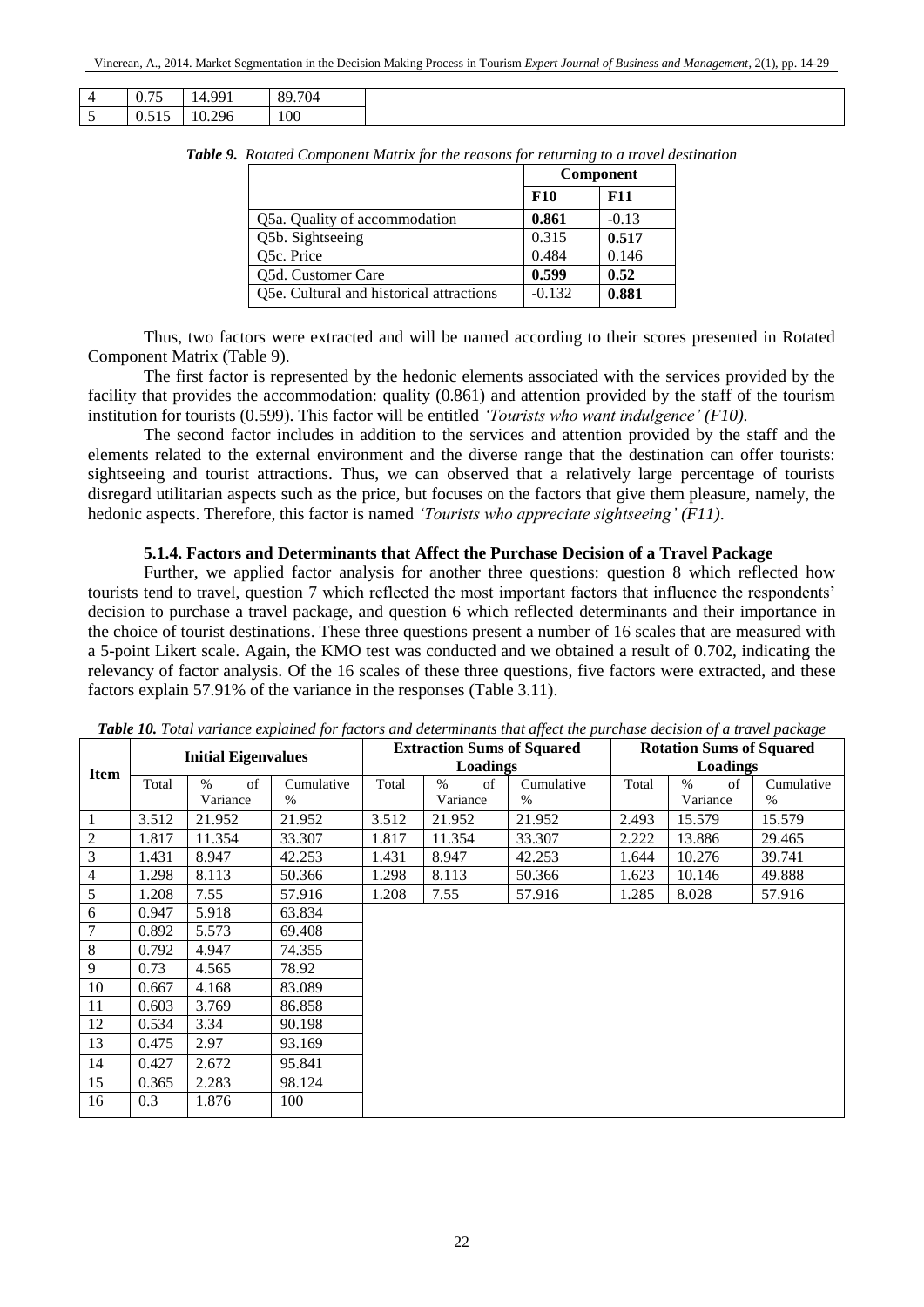|                                     | Component  |            |          |            |          |
|-------------------------------------|------------|------------|----------|------------|----------|
|                                     | <b>F12</b> | <b>F13</b> | F14      | <b>F15</b> | F16      |
| Q7a. Auxiliary activities           | 0.081      | 0.742      | $-0.019$ | 0.35       | 0.23     |
| Q7b. Facilities for families        | 0.097      | 0.764      | $-0.024$ | $-0.019$   | 0.038    |
| O7c. Price                          | 0.089      | 0.204      | 0.045    | 0.596      | 0.163    |
| O6a. Accommodation facilities       | 0.77       | 0.086      | $-0.007$ | 0.205      | 0.168    |
| Q6b. Scenery and sightseeing        | 0.368      | 0.184      | 0.433    | 0.151      | 0.483    |
| Q6c. Weather conditions             | 0.066      | $-0.003$   | 0.699    | 0.088      | 0.008    |
| O6d. Historical tourist attractions | 0.113      | 0.157      | 0.691    | $-0.005$   | $-0.012$ |
| O6e. Customer care                  | 0.77       | 0.002      | 0.306    | 0.02       | $-0.056$ |
| O6f. Places to Eat                  | 0.818      | 0.168      | $-0.016$ | $-0.128$   | $-0.058$ |
| Q6g. Night life entertainment       | 0.399      | 0.263      | $-0.119$ | 0.223      | $-0.603$ |
| Q6h. Relaxation opportunities       | 0.403      | 0.369      | 0.244    | 0.108      | 0.037    |
| Q6 <i>i</i> . Religious trips       | 0.016      | 0.565      | 0.343    | $-0.304$   | $-0.328$ |
| Q6j. Cultural events                | 0.201      | 0.594      | 0.236    | $-0.246$   | $-0.193$ |
| Q8a. With the family                | $-0.031$   | 0.257      | 0.044    | $-0.6$     | 0.403    |
| Q8b. In a couple                    | 0.315      | 0.06       | $-0.369$ | $-0.004$   | 0.507    |
| Q8c. With friends                   | 0.012      | $-0.069$   | 0.097    | 0.694      | $-0.078$ |

*Table 11. Rotated Component Matrix for the factors and determinants that affect the purchase decision of a travel package*

Similar to the previous cases, we used the Rotated Component Matrix (Table 11) to name the factors created using Likert statements. The first factor is represented by tourists that travel in a couple (0.315) and focus on the whole tourism package characterized primarily by hedonic variables, such as: quality of service (0.77), courtesy of staff (0.77), locals (0.818) that they can visit on their trip, opportunities for relaxation (0.403), and entertainment (0.399). This factor is called *'Relaxing tourism for couples (F12)'.* 

The second factor is named *'Religious tourism with the family (F13)'* because it presents tourists who travel with their family  $(0.257)$ , who opt for cultural events  $(0.594)$ , as well as religious trips  $(0.565)$ , and need appropriate hedonic aspects corresponding to their current status (tourists children) that they can accomplish during their tourism experience (0.764). Also, throughout their vacation they want to experience auxiliary activities, such as various special programs organized at the hotel or excursions that would please their children (0.742).

The third factor consists of tourists who tend to travel alone and prefer to visit various tourist attractions (0.691), focusing on the landscape offered by these destinations (0.433), while taking into account the weather (0.699) before organizing their trip. This factor will be called *'Solitary tourists (F14)'*.

The penultimate factor is called *'Tourists who travel with friends and focus on price (F15)'* will include tourists who travel in groups of friends (0.694) and opt to travel at an attractive price (0.596). This utilitarian determinant is crucial for their tourist destination choice for their monthly income. Nonetheless, these tourists wish to engage in various activities during their vacations (0.35).

The last factor is represented by consumers who opt for family travel (0.403) or with a group of friends (0.507). They are also attracted to the surrounding areas (0.483) they are visiting, but are not fond of the night life entertainment (-0.603). Thus, this factor is entitled *'Tourists with family or in a couple who prefer a low key trip (F16)'.*

#### **5.2. Cluster Analysis**

After detecting certain differences between the questionnaire's respondents, as these differences were highlighted using factor analysis, we also performed a cluster analysis. Clustering was used to group respondents with similar behaviors, based on preferences and attitudes of tourists. Through segmentation, we can have a better understanding of the similarities and differences between respondents. Clustering is based on the concept of creating groups based on proximity or distance. Therefore, respondents are relatively homogeneous a cluster.

In data analysis, we used the Two-Step Cluster analysis, and to obtain relevant results, we used only the scale newly formed variables by factor analysis. Figure 1 displays the three clusters that were obtained in accordance with 16 variables.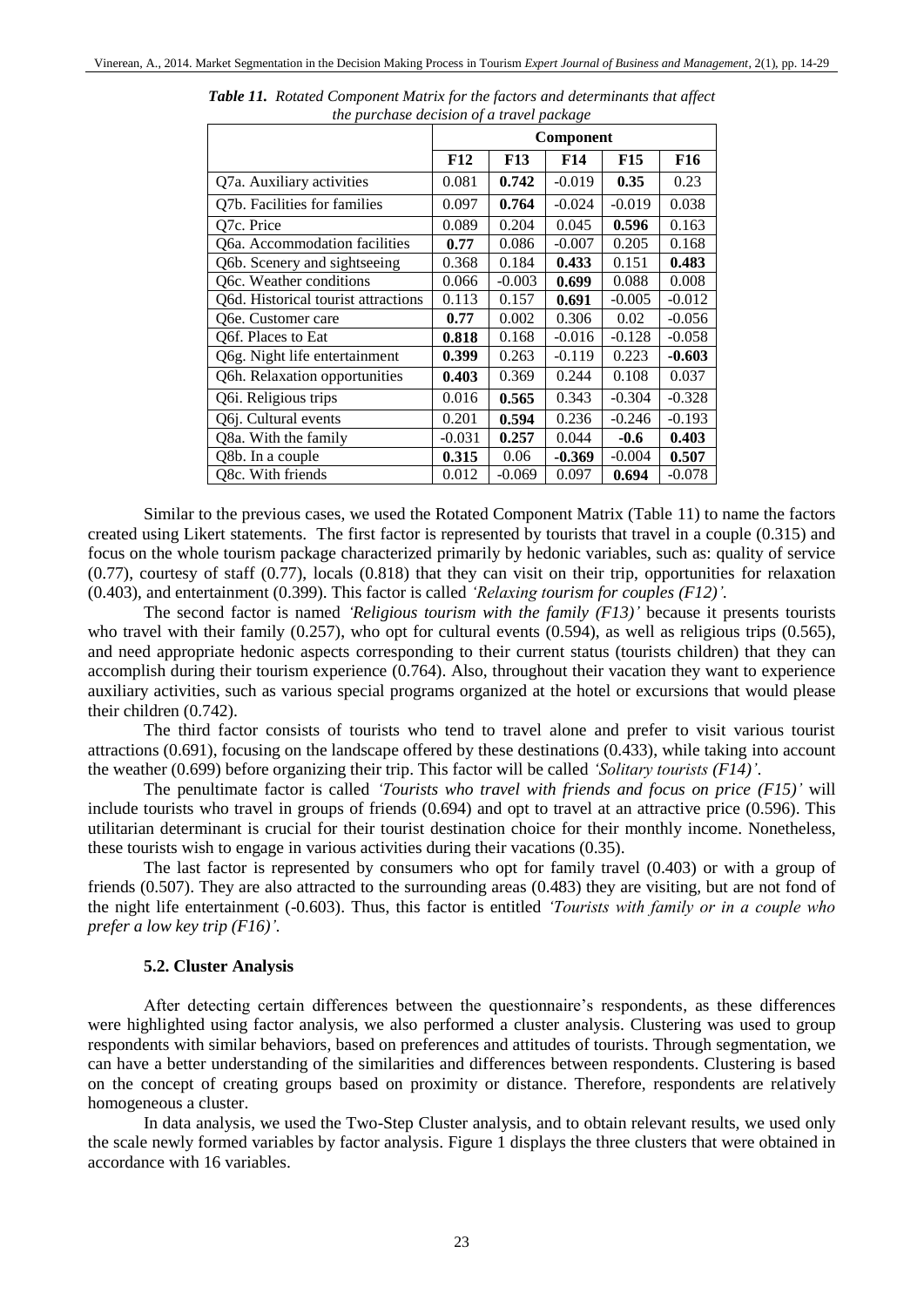|                             | <b>Segment 3</b>  | <b>Segment 1</b>    | <b>Segment 2</b>                     |
|-----------------------------|-------------------|---------------------|--------------------------------------|
| Size                        | 43.8%             | 30.1%               | 26.0%                                |
|                             | (64)              | (44)                | (38)                                 |
| Inputs                      | F12               | F12                 | F12                                  |
| Importance:<br>1.00         | <b>Mean: 0.61</b> | Mean: - 0.94        | Mean: - 0.01                         |
| <i>Importance:</i>          | F13               | F13                 | F13                                  |
| 0.93                        | Mean: - 0.39      | Mean: - 0.30        | <b>Mean: 0.89</b>                    |
| I <mark>mportanceță:</mark> | F11               | F11                 | F11                                  |
| 0.87                        | Mean: - 0.32      |                     | <b>Mean: 0.91</b>                    |
| mportance:<br>0.81          | F5<br>Mean: -0.22 | Mean:<br>0.34<br>F5 | $\overline{F5}$<br><b>Mean: 0.85</b> |
|                             |                   | Mean: -0.40         |                                      |
| mportance:                  | $\overline{F2}$   | $\overline{F2}$     | $\overline{F2}$                      |
| 0.68                        | Mean: - 0.46      | <b>Mean: 0.52</b>   | <b>Mean: 0.16</b>                    |
| <i>Importance</i> :         | F14               | F14                 | F14                                  |
| 0.63                        | Mean: - 0.20      | Mean: - 0.08        | <b>Mean: 0.54</b>                    |
|                             | F10               | F10                 | F10                                  |
| Importance:<br>0.61         | Mean: 0.26        | Mean: - 0.46        | <b>Mean: 0.08</b>                    |
| Importance:                 | F8                | $\overline{F8}$     | F8                                   |
| 0.57                        | <b>Mean: 0.03</b> | $Mean: -0.42$       | <b>Mean: 0.36</b>                    |
| Importance:                 | F9                | $\overline{F9}$     | F9                                   |
| 0.49                        | <b>Mean: 0.08</b> | Mean: - 0.41        | <b>Mean: 0.31</b>                    |
| Importance:                 | F1.               | F1.                 | F1.                                  |
| $0.40\,$                    | <b>Mean: 0.31</b> | Mean: 0.27          | Mean: 0.17                           |
| Importance:                 | F16               | F16                 | F16                                  |
| 0.35                        | Mean: 0.14        | Mean: - 0.32        | Mean: 0.25                           |
| Importance:                 | $\overline{F7}$   | $\overline{F7}$     | $\overline{F7}$                      |
| 0.29                        | <b>Mean: 0.18</b> | <b>Mean: 0.36</b>   | Mean: 0.11                           |
| Importance:                 | $\overline{F3}$   | F3                  | F3                                   |
| 0.21                        | Mean: 0.15        | Mean: - 0.28        | Mean: 0.09                           |
| Importance:                 | F <sub>4</sub>    | F <sub>4</sub>      | F <sub>4</sub>                       |
| 0.14                        | Mean: - 0.04      | Mean: 0.25          | Mean: 0.25                           |
| Importance:                 | $\overline{F6}$   | F6                  | $\overline{F6}$                      |
| 0.07                        | Mean: 0.14        | Mean: - 0.06        | Mean: - 0.13                         |
| Importance:                 | F15               | F15                 | F15                                  |
| 0.01                        | Mean: - 0.01      | Mean: $-0.02$       | Mean: 0.03                           |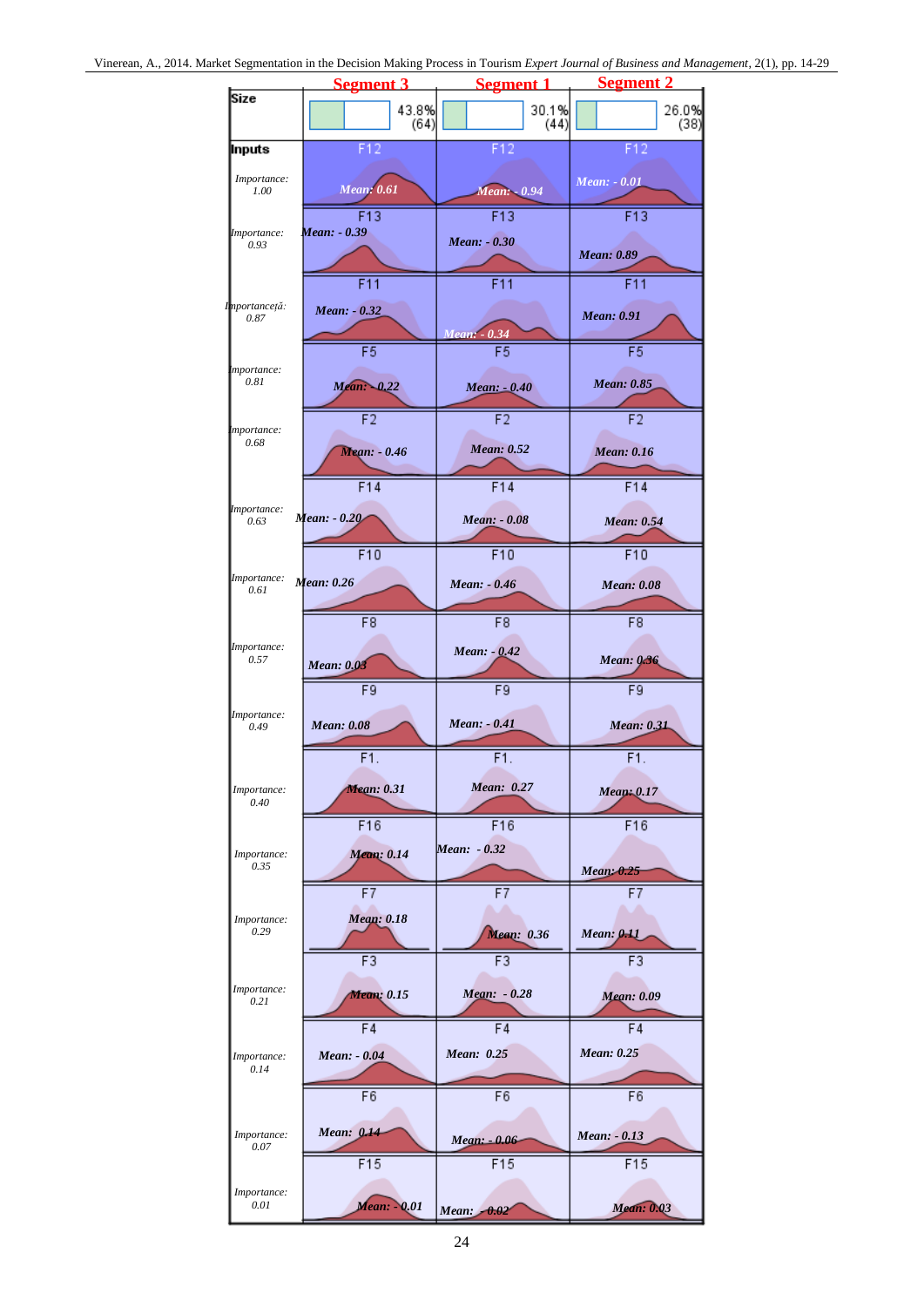# *Figure 1: The mean and the distribution of the observed values for each segment***<br>
F9: Personal sources – subjective<br>
F9: Personal sources – subjective**

- 
- *Tourists who opt for cheaper accommodation* F10: *Tourists who want indulgence*<br> *Tourists who prefer longer and luxurious trips* F11: *Tourists who appreciate sightseeing*
- F3: *Tourists who prefer longer and luxurious trips*
- F4: *Independent travelers who organize their trips on their own*
- F5: *Tourists who choose affordable accommodation* F13 : *Religious tourism with the family*
- F6: *Comfortable tourists* F14 : *Solitary tourists*
- 
- F8: *Online marketing sources - objective and subjective*
- F1: *Tourists focused on savings* F9: *Personal sources – subjective*
	-
	-
	- F12: *Relaxing tourism for couples*
	-
	-
- F7: *Traditional marketing sources – objective* F15: *Tourists who travel with friends and focus on price*
	- F16: *Tourists with family or in a couple who prefer a low key trip*

Further, we will interpret and discuss each resulted cluster.

#### **5.2.1. Segment 1**

Cluster 1 equivalent to segment 1 contains 29.3% of all of the database's observations, i.e. 44 respondents who focus on savings and not very demanding. They tend to opt for rented houses in their travels and use their own transportation to save money, but in some cases prefer to fly if the destination is too far away.

Tourists from cluster 1, do not focus on hedonic aspects, such as luxury (-0.46) or the surroundings of their destination (-0.34).

The respondents of segment 1 have in common with the tourists of cluster 2 the fact most of the time that they opt for a type of tourism that is the most accessible and appropriate for the types of trips they pursue.

However, contrary to the tourists in segment 2 who consider the online information sources that are both subjective and objective (0.36), the representatives of cluster 1 are somewhat reluctant to these sources of information and prefer, in some cases, to take into account the traditional and objectives sources because they give them more confidence in the information provided.

This segment includes a greater number of women than men, aged 20-25 years, who generally spend on their journeys between 500-2000 Euros and are not oriented towards activities aimed at indulgence or spoiling. One of the reasons for rejecting this hedonic factor could be the fact that, usually, these tourists travel in groups or alone, and they prefer other types of activities during their vacations.

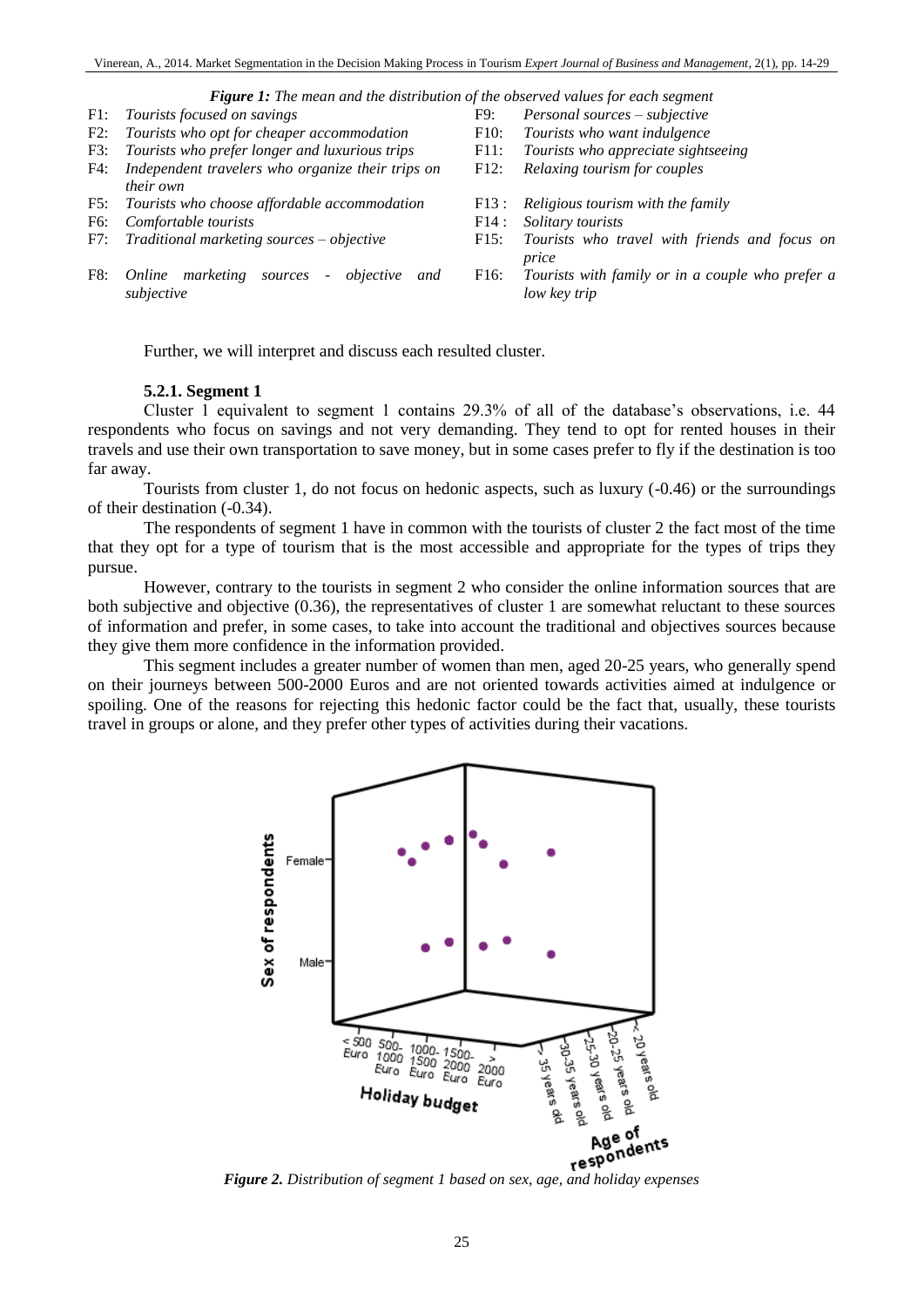#### **5.2.2. Segment 2**

Regarding segment 2 (38 respondents, 26%), the behavior and decision making process of the tourists from this cluster is influenced in the highest proportion by the information sources available online, that can be both objective and subjective (0.36). These sources occur in the online environment and are promoted by companies or by other tourists who had previous similar experiences. However, the personal and subjective sources, namely the previous experiences of the respondents or relatives' recommendations are exercised at a level where we can say that they help in forming of attitudes regarding a tourism package.

This group includes tourists who buy packages that focus on religious sights and attractions (0.89) and hedonic aspects, such as the surroundings of the tourism destination (0.91). Contrary to the tourists in segment 3, the tourists of cluster 2 sometimes opt for apartments or rented houses and prefer to secure their own transportation (0.25).

Although the respondents of cluster 2 sometimes prefer to go in luxury cruises and get spoiled on their holidays, they do not record scores as high as those in segment 3, where luxury (0.15) and indulgence (0.26) are essential to organized holidays. However, tourists of cluster 2 (0.25) and 3 (0.14) usually prefer to travel with their family or in a couple, registering positive scores for these variables that were formed in factor analysis.

The 38 respondents of this homogeneous group appear to for the most part tourists with families, (0.89) (a small portion mentioned they are single and travelling alone) as the predominant age range of this group is over 40.

Tourists in this segment generally spend on holidays sums that do not exceed the threshold of 500 euros. Also, in this group the sex demographic is quite even.



*Figure 3. Distribution of segment 2 based on sex, age, and holiday expenses*

#### **5.2.3. Segment 3**

The 64 representatives (43.8%) of segment 3 are aged between 25-30 years old and they usually spend between 500 and 1000 euro on their tourism package. For the most part, the respondents in this cluster are pursuing affordable tourism (0.31).

The third segment presents responses from more women than men. They prefer relaxation in a couple (0.61) and indulgence or spoiling (0.26). They do not want to make savings in terms of their accommodation (0.46) or transportation compared those in segment 1 who choose not to spend huge amounts on accommodation and pampering (-0.46) during their vacations.

Also, consumers in cluster 3 are not very interested in hedonic aspects, such as the visiting the surroundings (-0.32) compared to those in segment 2 who consider sightseeing as very important (0.91). Regarding the personal and subjective sources of information they do not have a large influence on the tourists of segment 3 (0.08) compared with those in group 2 who reported a score of 0.31. Mostly, the respondents of cluster 3 usually choose to take into account the traditional and objective information sources, recording a score of 0.18.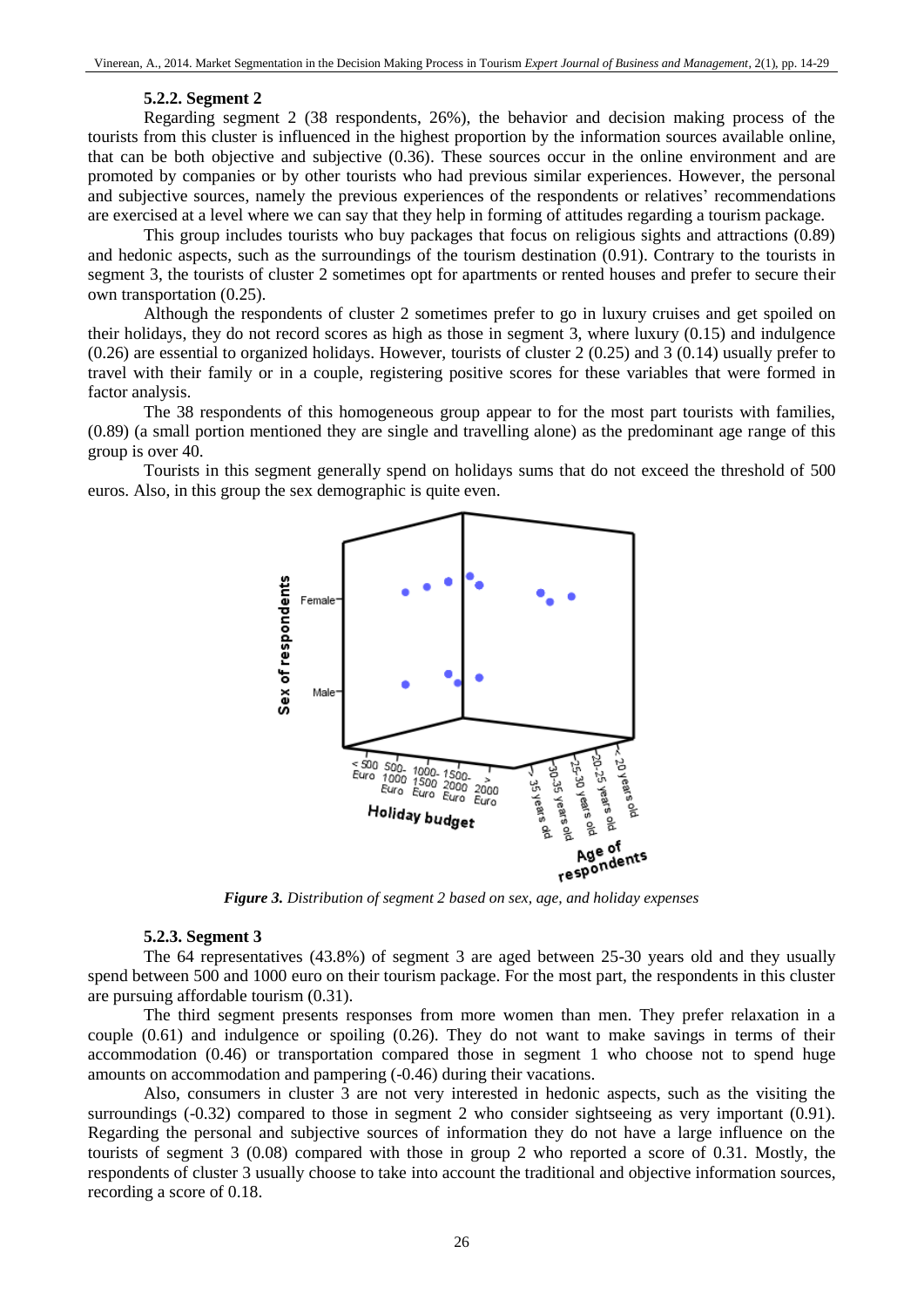Regarding the arrangements for accommodation, we observe negative scores for 2-3 star hotels and guesthouses for both cluster 1 and 3, however, the tourists in group 1 usually pick cheap accommodation types such as hostel and motel; while those in segment 3 prefer luxurious accommodation in the form of 4-5 star hotels.



### **6. Conclusions**

### **6.1.Theoretical Contributions**

In the current context characterized by the fact that tourism is one of the most important industries in the world, the research that is the subject of this article sought to explore some dimensions of tourism behavior of 154 persons from Romania.

Consumer purchase behavior should be studied in terms of several models that arise during the buying process because it depends on various factors that may occur during an acquisition (e.g. type of holiday, the reasons and factors that determine a particular procurement, lifestyle, social position). Another impediment in terms of tourist products and services is intangibility of these offers, which often leads to doubts and uncertain decisions during the execution of a purchase. This is why consumers can sometimes listen to advice from friends, relatives, travel agencies or TV; these influences may cause some problems for companies when studying tourism consumption patterns.

In conclusion, the subject of consumer behavior is the main key to the foundation of all marketing activities which is implemented to establish, promote, and sell different products and services. In order to enhance the effectiveness and efficiency of marketing activities, companies have to understand how consumers make their decisions to buy different products. If they are conscious of the behavior patterns of consumers, what motivates them or what determinates them to purchase, then they will know when to intervene in the process to obtain the results that they want and also who to target at a particular time with a specific product or service.

Moreover, the decision-making process in tourism is really complex and it is influenced by various factors and many decisions, which additional are directly controlled by motivators, determinants and segmentation criteria. Segmentation divides the population into subgroups of people who have the same purchase characteristics. It seems that the decision of every person from the subgroup is driven by a range of influences, that are subdivided into four criteria: demographic (age, sex, religion, family status), geographical (region, countries, population), psychographic (lifestyle, personality), behavioristic (relationship between the tourist and the product- benefits, advantages that a customer expects to receive from a product).

Romania has a well-developed tourism potential, but currently, the means of country promotion (particularly in health tourism and winter) are not very well capitalized and used. This paper aimed at providing new insights into the behavior of tourists and the factors that influence the decision making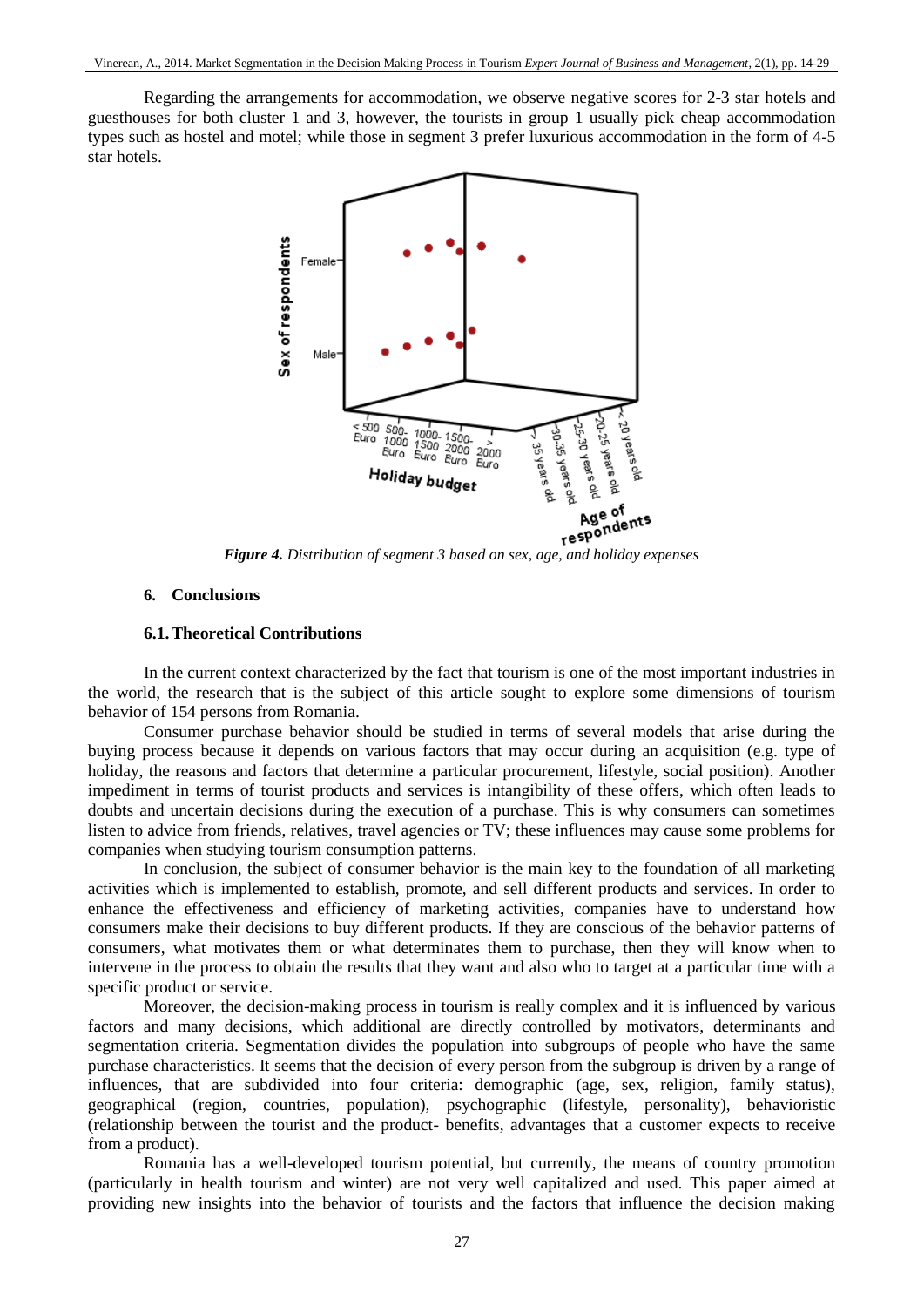process for Romanian tourists. Therefore, I considered that any development that leads to better understanding and better promotion of tourism is welcomed. Also, future studies will attempt to emphasize new consumer trends of travel, and more exactly the dimensions of consumer behavior that exert a higher impact on changing their buying behavior.

# **6.2.Implications for Managers**

In conclusion, it is critical for a tourism entrepreneur to be aware of the three main stages in the decision-making process in order to have a profitable business. These levels are: pre-decision stage and decision process, post-purchase evaluation, future decision-making. Thereby, the purchase process is the result of three factors: motivators, acknowledgment, perceptions and determinants (Swarbrooke and Horner, 2007). These aspects will be further developed in future studies.

Is essential for a company to satisfy the needs of their targeted consumers. In his distinguished work, Philip Kotler says that 'usually, the sales of a company comes from two groups: new customers and repeat customers (customers who are loyal to a company)'. An estimation shows that attracting new customers can cost five times more than satisfying a customer who is loyal to the particular company. Also, may cost sixteen times more to bring a new customer at the same level of profitability that the one already lost.

Customer retention is therefore much more important than customer attraction. For this reason, it is necessary that tourism managers to fully comprehend all the dimensions that lead to the manifestation of a particular tourist behavior.

# **6.3.Limitations and Future Research Directions**

The limits of this study include those commonly associated with online surveys, including unsystematic sampling procedures, low response rates, weak links between units of analysis and respondents. While the representativeness of the sample can always be improved, for this research particular efforts were made in order to obtain a high response rate and to have a sample which reflects the target population.

Besides the outlined goals, the present research has proposed a validation of the statistical methods used, but for the future it is recommended the improvement of the statistical methods used by performing some additional statistical tests to validate the statistical significance of the results and determine a representative sample (which in this research was not a principal purpose).

Especially in terms of consumer behavior in tourism, it can be argued in favor for a longitudinal study to track and confirm the model based on the behavior of a group of tourists. A cross-sectional study differs from the longitudinal research in the homogeneity of groups and the users' experience of purchasing tourism products.

Also, the research can be extended internationally to observe a comparison analysis between similar data from Eurostat and the opinion of tourists who live in different geographical areas and come from different cultures.

In this sense, to cover any potentials gaps, it is important to realize some researches which will be focus on applying the questionnaire on different types of tourists, with the mediator effect of culture and frequency of trips and vacations.

Moreover, in terms of limitations and future lines of research, the present study examines the general purchasing behavior of some tourism services, without specifying different destination countries.

This research leaves additional new research directions that need answers. Future research will focus on the tourist market segmentation by holiday type. Thus, I will try to determine the profitability of business tourism compared to mass tourism, or leisure tourism, and the dimensions of consumer behavior that are triggered more strongly for efficient advertising campaigns targeted by these two types of tourism. Also, the research can be extended in terms of studying tourist behavior for a particular hotel chain (luxury hotels or accessible in terms of the budget of tourists).

# **7. References**

Dibb, S., Simkin, L., Pride, W.M. and Ferrell, O.C., 2001. *Marketing Concepts and Strategies*. 4<sup>th</sup> European edition. NY: Houghton-Mifflin.

Fields, A., 2005. *Discovering Statistics Using SPSS*, Second Edition. NJ: Sage Publications

Kolb B., 2008. *Tourism Marketing for cities and towns: Using branding and events to attract tourists.*  Oxford: Elsevier Inc.